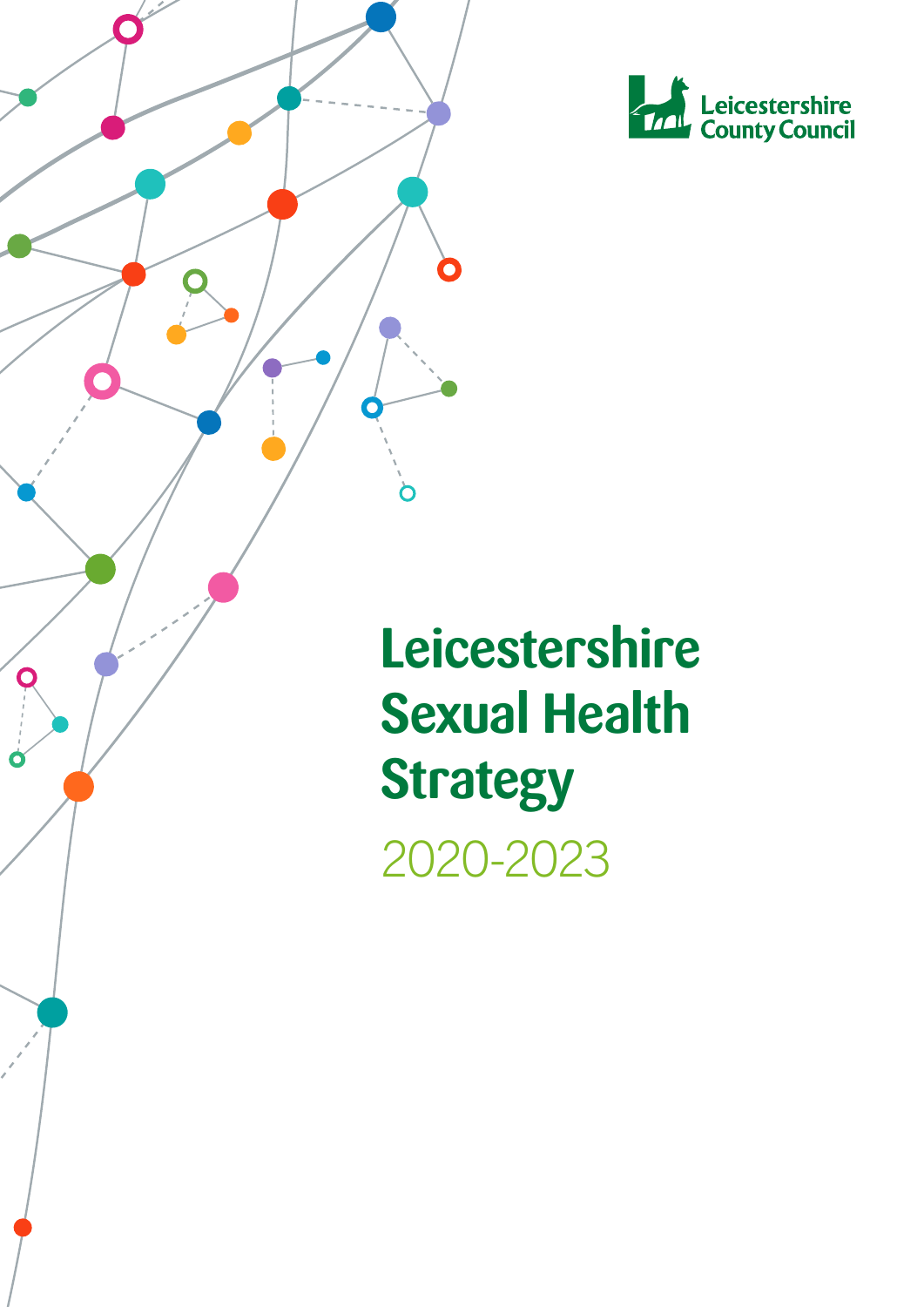## **Foreword**

Sexual and reproductive ill-health can affect anyone – often when it is least expected. An unplanned pregnancy or diagnosis of a complex sexually transmitted infection (STI), (such as HIV) can have a significant impact physically and mentally, sometimes with knock on effects of stigma resulting in discrimination and further impact on education, employment, housing and social care needs.

Achieving good sexual health is complex and the sexual health needs of the population continue to evolve. Over the past few decades there have been significant changes in dating and relationships, and how people live their sexual lives including personal attitudes and beliefs, social norms, peer pressure, confidence and self-esteem, misuse of new drugs and alcohol, coercion and abuse. This has led to changes in risk taking behaviour such as increased average number of sexual partners, expansion of heterosexual repertoires and, for men who have sex with men (MSM), chemsex. Services must adapt to these changing needs to ensure the best outcomes for our local population.

This Strategy sets out our priorities up to 2023 for what we can do as a council to support good sexual health across Leicestershire.

Delivery of this strategy will require significant partnership working with the NHS and other organisations. I look forward to supporting this collaborative effort to meet our strategic vision and objectives.

#### **Mr Lee Breckon,**

Lead Member for Health and Wellbeing

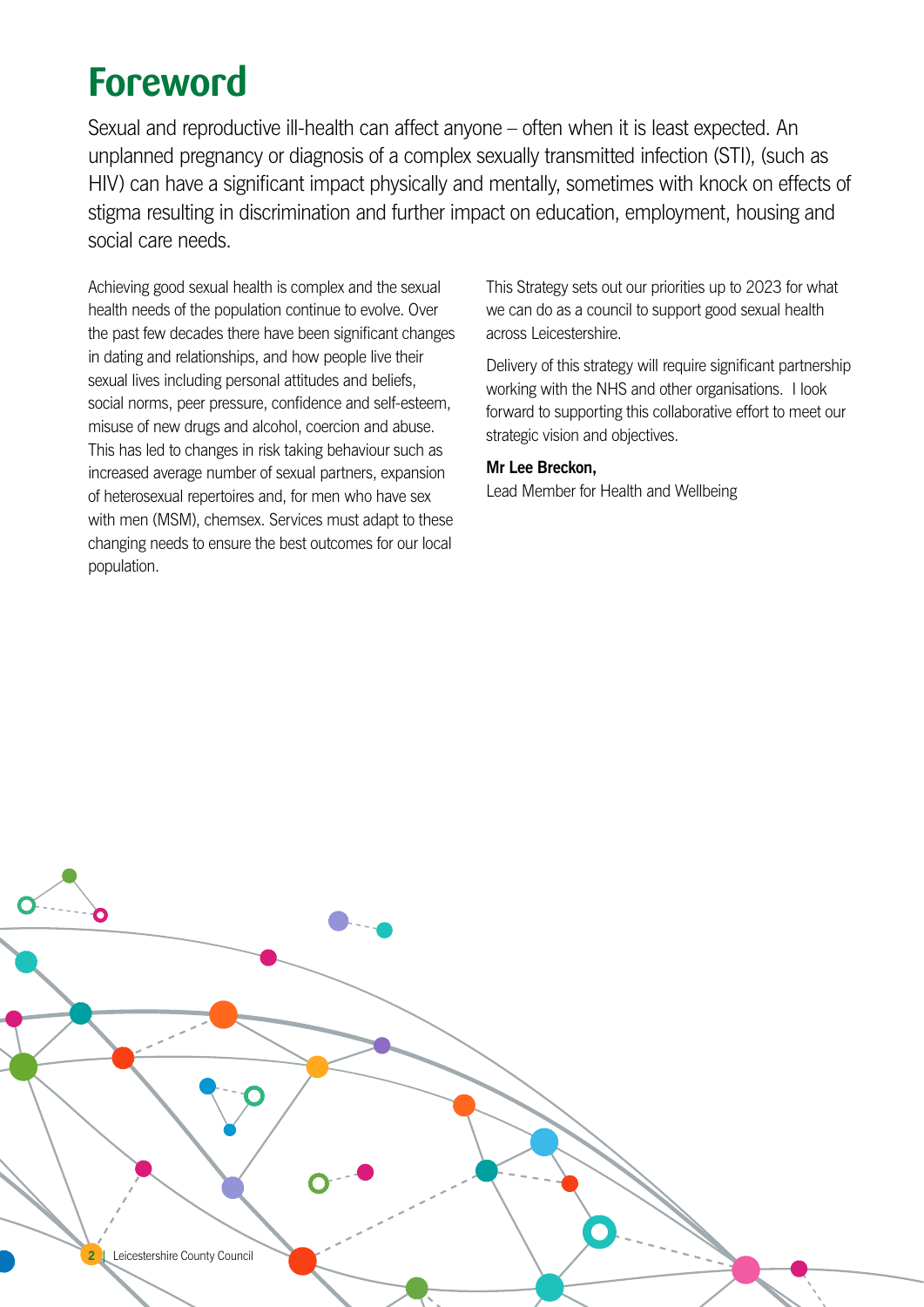## <span id="page-2-0"></span>**Introduction**

Since the implementation of the 2016-2019 Sexual Health Strategy, we have significantly improved services and reduced fragmentation in service delivery across Leicester, Leicestershire and Rutland (LLR). Examples include re-commissioning of an integrated sexual health service, embedding new technologies such as online STI testing and developing contractual agreements to allow patients to access cervical screening and coils across providers. As a result, we have made good progress against many sexual health indicators when compared nationally and to our local comparator authorities. We will continue to adapt and respond to the changing national context, to a growing population and to expanding sexual health needs to ensure the best outcomes for Leicestershire's population.

This strategy takes stock of achievements made thus far and outlines the key priorities for the next 3 years to further improve sexual health outcomes for Leicestershire's residents. These priorities align with Leicestershire County Council's Strategic Plan 2018-22 which aims to be 'Working together for the benefit of everyone.' The outcomes include:

- **Strong economy:** Leicestershire's economy is growing and resilient so that people and businesses can fulfil their potential.
- **•Wellbeing and opportunity:** The people of Leicestershire have the opportunities and support they need to take control of their health and wellbeing.
- **•Keeping people safe:** People in Leicestershire are safe and protected from harm.
- **•Great communities:** Leicestershire communities are thriving and integrated places where people help and support each other and take pride in their local area.
- **•Affordable and quality homes:** Leicestershire has a choice of quality homes that people can afford.

Amid a number of changes and unknowns, including the implications of the NHS Long Term Plan, a forthcoming national Sexual and Reproductive Health strategy and uncertainty of Public Health Grant funding, this strategy focuses on the opportunities and challenges that are on the horizon.

These include working with evolving primary care networks whilst developing a sexual health improvement approach that considers the wider determinants of poor sexual health across Leicestershire.

This strategy has been developed using an evidence based approach driven through the Leicestershire Sexual Health Joint Strategic Needs Assessment chapter published in September 2019. This included a review of the current national and local sexual health outcomes, services, evidence base and evaluation of the Leicestershire Sexual Health Strategy 2016-2019. The recommendations in this strategy reflect those findings. The Sexual Health JSNA can be found here:

#### **www.lsr-online.org/uploads/jsna-sexual-health.pdf**

Good sexual health is important both to individuals and to society. WHO, 2002 defines sexual health as;

#### '… a state of physical, emotional, mental and social well-being in relation to sexuality.' (Page 5, WHO, 2002[\)1](#page-14-0)

Investment in sexual and reproductive health not only improves the overall health of the population, it is also cost effective. The consequences of poor sexual health cost the NHS an estimated £193m in unintended pregnancies in 2010 and approximately £630m in HIV treatment and care in [2](#page-14-0)012/1[3](#page-14-0). <sup>2 3 [4](#page-14-0)</sup>)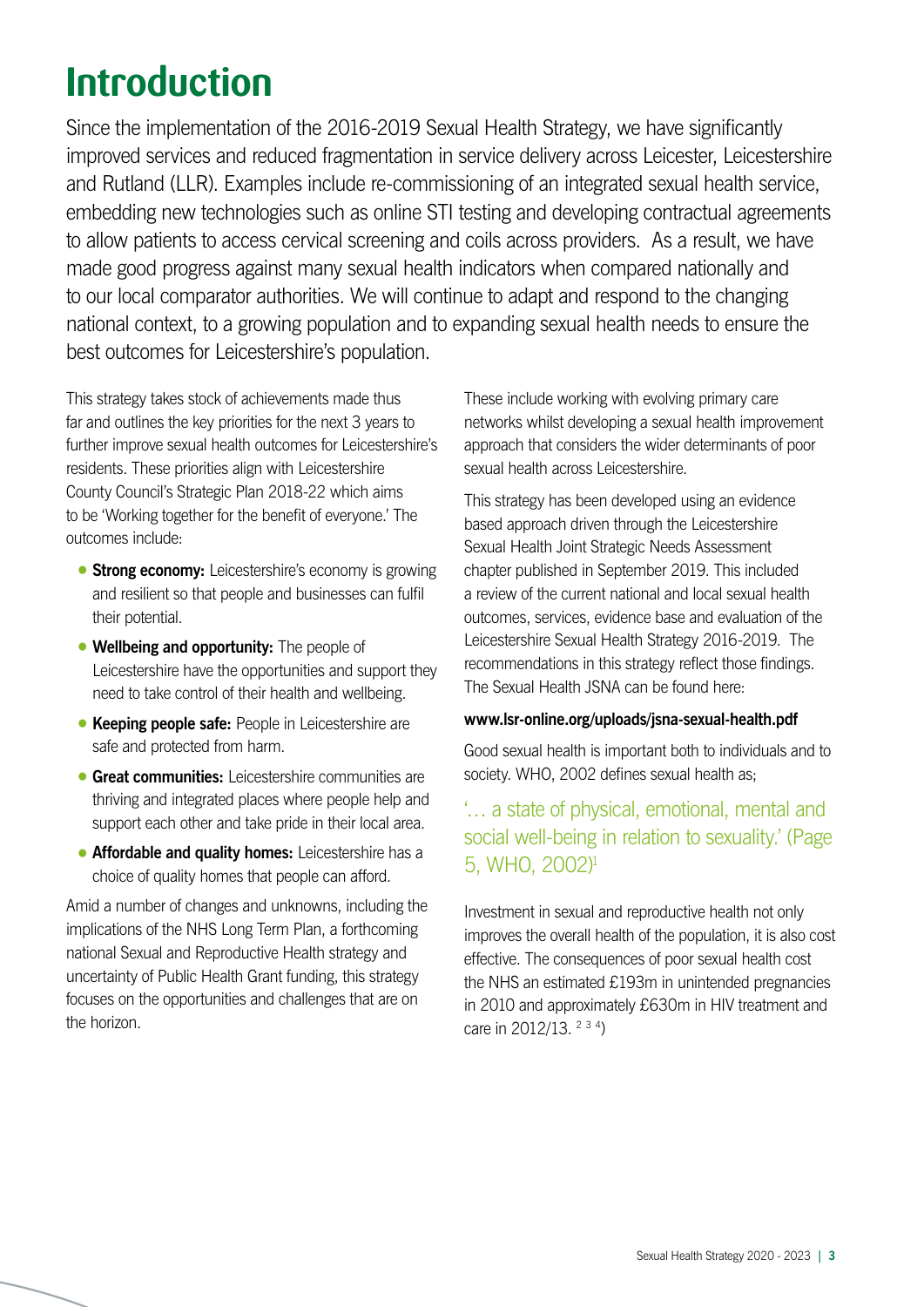<span id="page-3-0"></span>

Supporting young people to develop safe, healthy relationships and prevent unplanned pregnancy is key to enabling them to fulfil their aspirations and potential.

At a strategic level, getting prevention right:

- is integral to safeguarding, emotional health and wellbeing and early help
- integrates with chlamydia screening and STI prevention
- maximises cost effectiveness of sexual and reproductive health services
- reduces future demand on health and social services

Teenage mothers are more likely than other young people to not be in education, employment or training; and by the age of 30-years, are 22% more likely to be living in poverty than mothers giving birth aged 24-years or over.

For every teenage mother who gets back into education, employment or training saves agencies £4500 a year [5](#page-14-0)

Teenage mothers are also more likely to need and receive targeted support than older parents. Children born to teenage mothers have a 63% higher risk of living in poverty. For every child prevented from going into care; social services would save an average £65k a year.<sup>5</sup>

The total cost savings of unplanned pregnancy across the public sector, including healthcare and non-healthcare settings, the return on investment for every £1.00 spent is £4.64 over a four year period, and £9.00 over 10 years. Evidence also suggests that £1.00 investment in contraception saves £11.09 in averted outcomes (NHS savings) £1.00 invested in LARC saves £13.42 in averted outcomes (NHS savings) <sup>6</sup>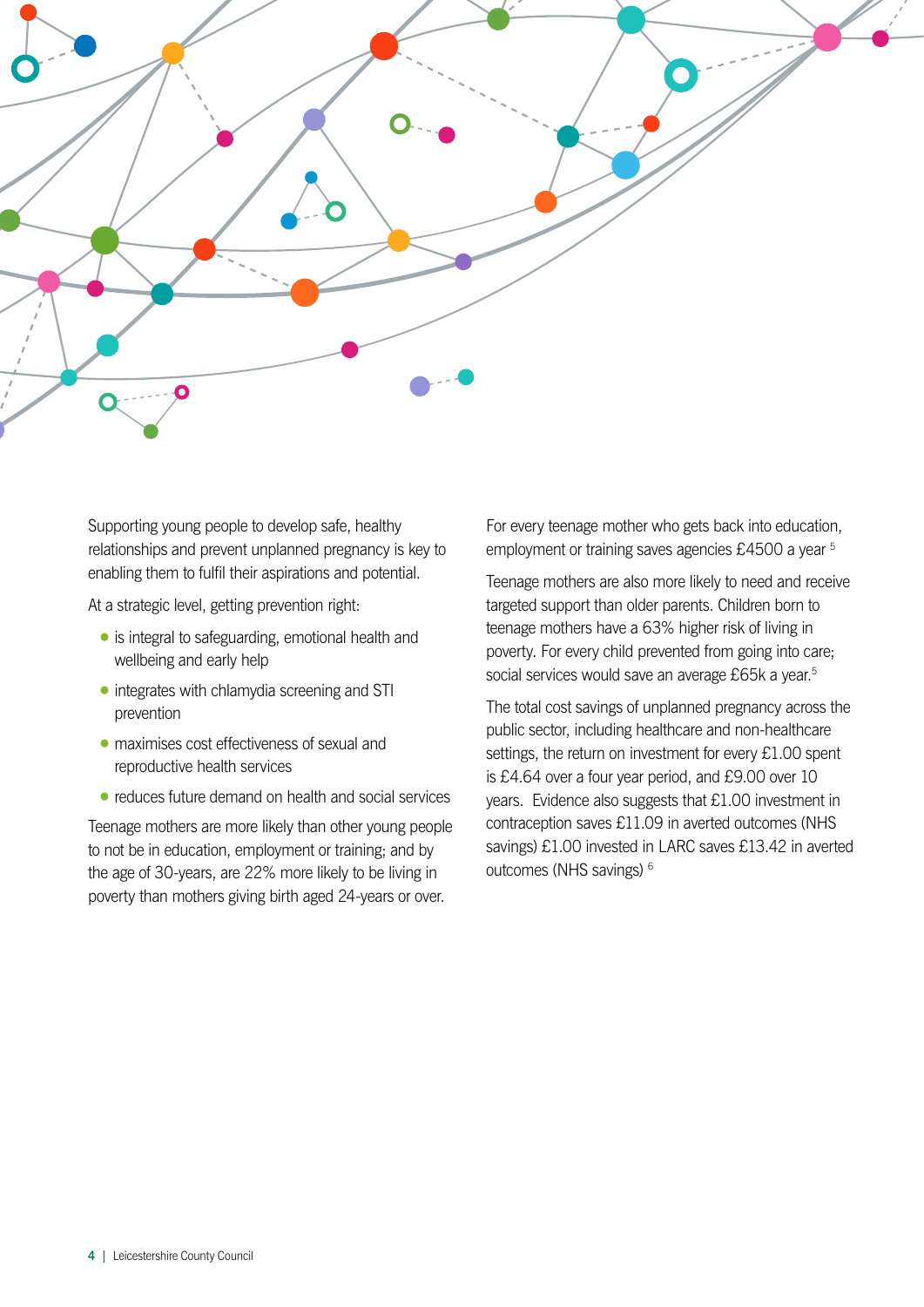## <span id="page-4-0"></span>**Insights into the current picture of sexual health in Leicestershire**

#### **Sexually transmitted infections**

While Leicestershire reflects national trends for sexually transmitted infections (STIs), for instance rates of syphilis are increasing nationally and locally, its rates for STIs remains lower compared to the England average. In 2018, overall 3,603 new STIs were diagnosed in residents of Leicestershire, a rate of 522 per 100,000 residents (compared to 784 per 100,000 in England). Nationally and locally, the burden of STIs continues to be greatest in young people (aged 15-24). Men who have sex with men (MSM), specific Black and minority ethnic groups, vulnerable people (including Looked After Children (LAC), those with physical and learning disabilities and those who had adverse childhood experience, are all at greater risk of STIs. Reinfection rates of STIs, particularly in women, are an issue in some areas of the county.

Chlamydia detection rates in Leicestershire are lower than the national average (1,703 per 100,000 population compared to the England average of 1,975 per 100,000 population). Therefore, it will be part of the strategic plan to increase the detection rate. We are awaiting a review of the national chlamydia screening programme which is due to report soon.

#### **HIV transmission, late diagnosis**

Since 2011, the HIV diagnosed prevalence rate in Leicestershire has remained lower than the national benchmark of a rate less than 2 per 1,000 population. However, over the last five years, both nationally and locally the trend has significantly increased over time, while HIV testing coverage for Leicestershire has remained significantly worse than England for the last four years.

Late diagnosis is the most important predictor of HIVrelated morbidity and short-term mortality. Although numbers of late diagnoses are comparatively small in Leicestershire, this is a concerning trend that needs to be addressed through good information about testing for both residents and health professionals and, good access to HIV testing at sexual health clinics.

Increasing HIV testing among Men who have sex with Men (MSM) and black Africans in England would prevent 3,500 cases of HIV transmission within five years and save £18million in treatment costs per year. Poor sexual health is also linked to broader health inequalities, with higher rates of STIs transmission found in the most deprived areas of Leicestershire.

#### **Termination of pregnancy**

The total abortion rate in Leicestershire has increased significantly over the past six years, reflecting the national pattern. In Leicestershire the rate of abortions in over 25s has increased since 2014, but the rate remains below the national rate.

#### **Teenage pregnancy**

Since the introduction of the Teenage Pregnancy Strategy in 1999, England has achieved a 61.8% reduction in the under-18 conception rate between 1998 and 2017 whereas Leicestershire has achieved a higher decrease, at 67.6% reduction. This equates to ten consecutive years that the rate of teenage pregnancies both nationally and locally has decreased. The latest data shows in 2017 the under-18 conception rate per 1,000 females aged 15-17-years was 12.3 per 1,000 females aged 15-17-years, significantly better than the England rate of 17.8 per 1,000 females aged 15-17-years. This equates to 135 under 18 conceptions in Leicestershire in 2017.<sup>7</sup>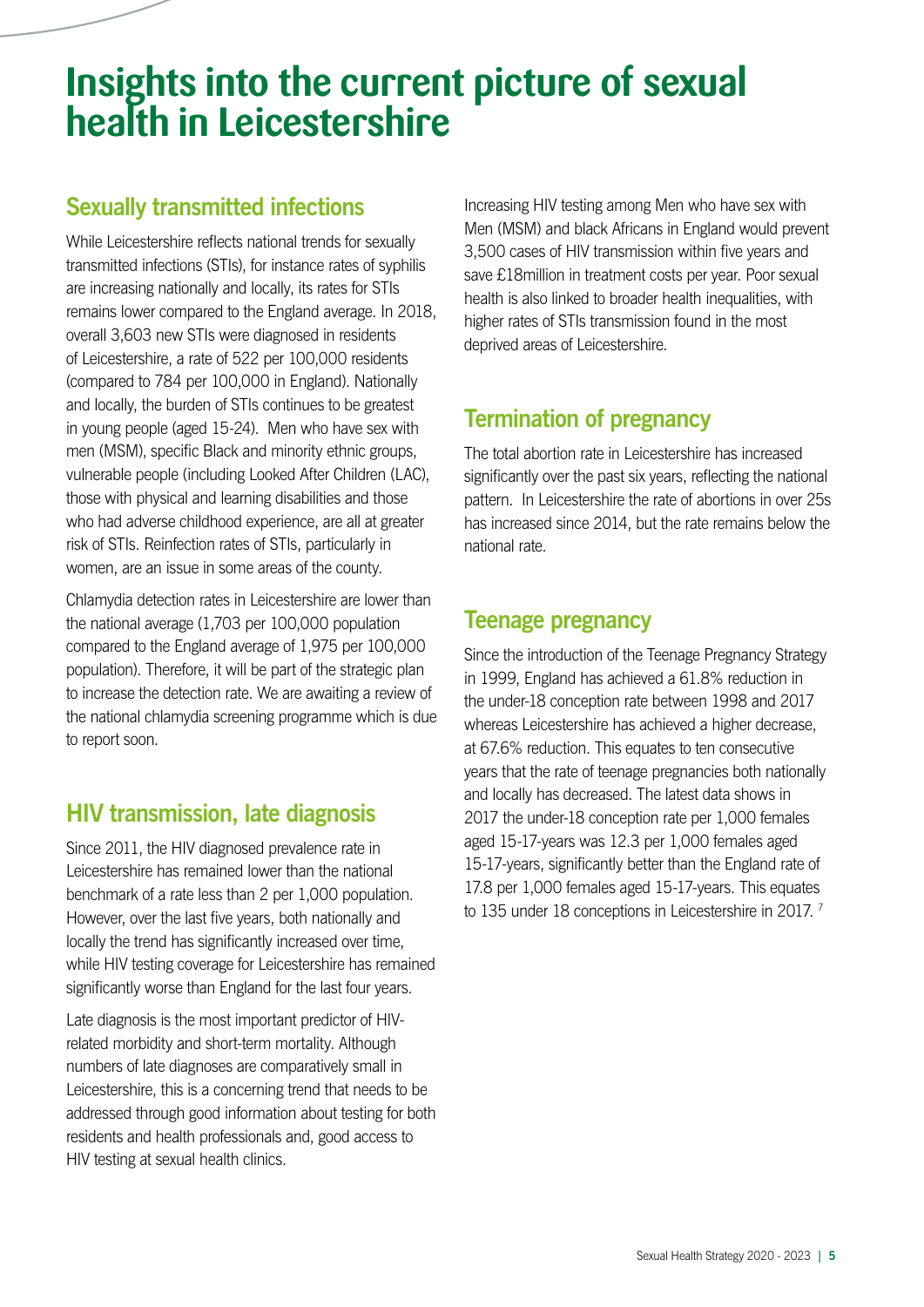# **Vision**

**Our strategic vision for good sexual health in Leicestershire is for:** The people of Leicestershire to make informed, positive choices about their reproductive and sexual health to reduce unplanned pregnancies and sexually transmitted infections (including HIV).

The 2016-2019 Sexual Health Strategy made significant progress in pulling the 'system' together, including a range of procurements and contractual agreements to ensure that the highest quality, evidence based services are built around the individual rather than organisational structures.

Now that these strong building blocks are in place, the 2020-23 strategy will focus on sexual health improvement, leadership and policy in Leicestershire.

This will allow for further progress to be made, whilst acknowledging the changing commissioning landscape, development of the integrated care system and its impact on partners. Combining this approach with the results and recommendations from the JSNA chapter has provided a clear evidence base and rationale for the strategic priorities and helped shaped the vision below.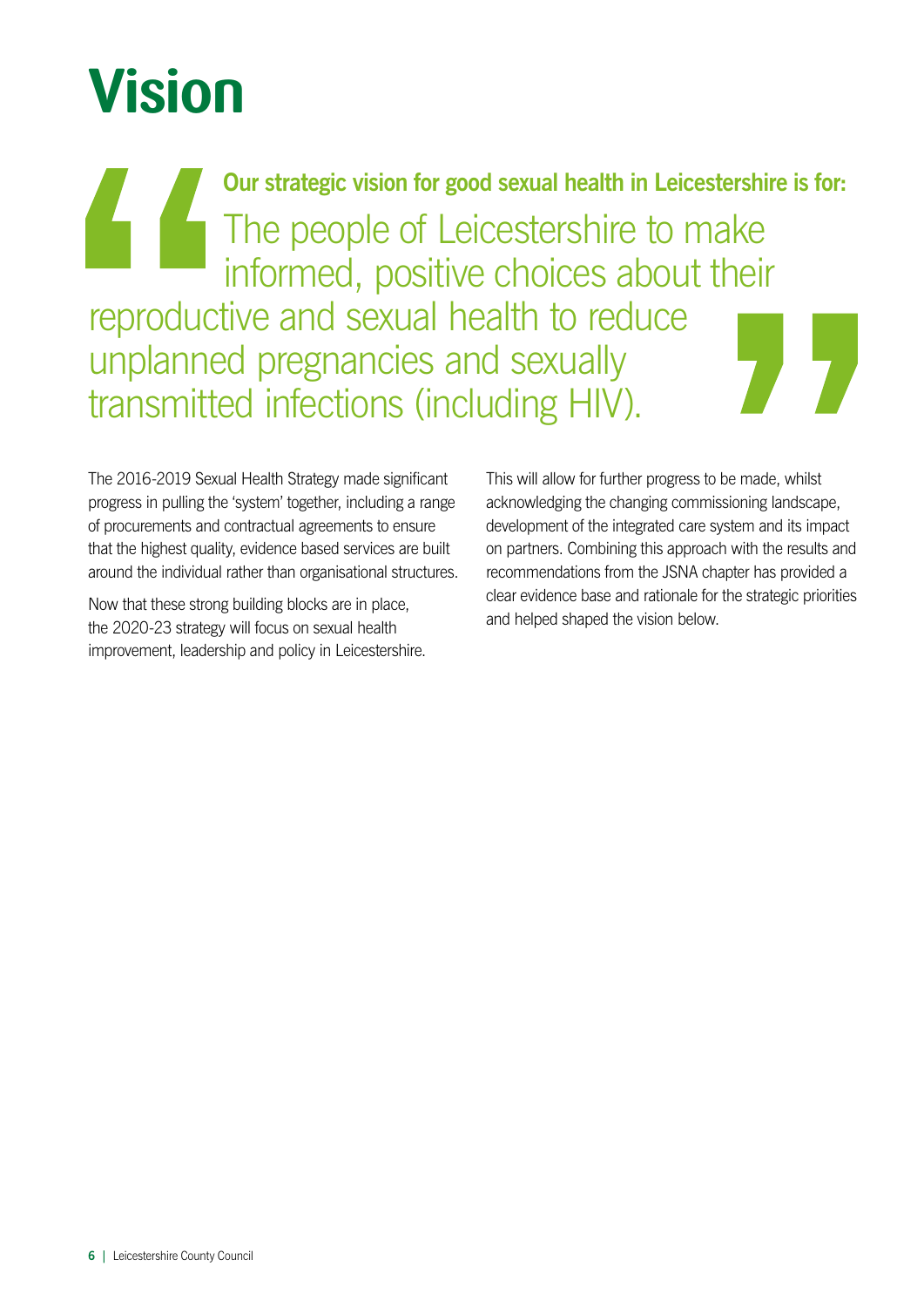## **Our strategic approach:**

#### **What does good sexual and reproductive health look like across Leicestershire?**

The previous Leicestershire Sexual Health Strategy 2016-19 was specifically commissioning focused, to 'pull the system back together' following the fragmentation of services in the 2013 Health and Social Care Act. Much of this work has now been implemented including developing section 75's for intrauterine devices for menorrhagia, NHS England commissioning cervical cytology from the sexual health service, re-commissioning of the LLR Integrated sexual health service (ISHS) and moving the city centre hub into a more accessible, purpose-built facility within the Haymarket. Therefore, the 2020-23 strategy looks at sexual and reproductive health into a policy and leadership role across Leicestershire, while acknowledging there are still commissioning intentions to be discharged.

The key question that this strategy aims to answer is 'What does good sexual and reproductive health look like across Leicestershire?' Figure 1 below, summarises the key priorities to answer this question.

#### **Figure 1 Summary of the key sexual health priorities across Leicestershire**



These will be described in further detail below using the following structure;

- Where are we now?
- What do we want to achieve?
- How will we get there?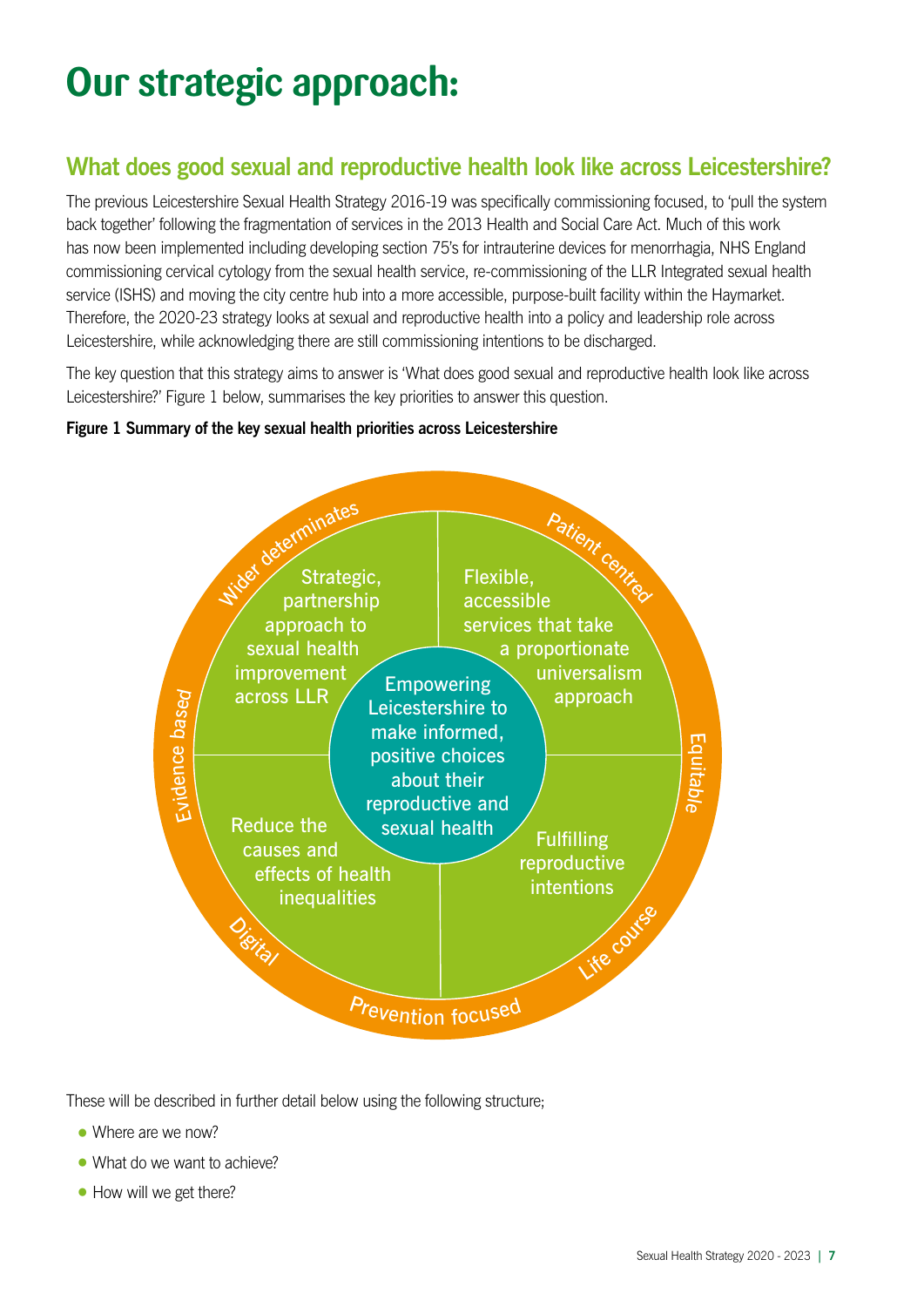### **Priority 1:**  Informed, empowered choice around sexual and reproductive health

#### **Where are we now?**

There are a variety of ways in which we engage with the people of Leicestershire to support them in making informed, empowered choices about their sexual and reproductive health. This can range from delivery of Relationships and Sex Education (RSE) in schools, to information about the services available, to targeted sexual health campaigns. However, we know that relationships, attitudes and sexual practices have evolved, including the use of dating apps, increasing average numbers of sexual partners and varying sexual repertoire. Therefore, we must also adapt how we communicate with the local population so they can make informed, safe choices about their sexual and reproductive health. The introduction of statutory RSE in all primary and secondary schools from September 2020 will also present another avenue for providing information.

#### **What do we want to achieve?**

- Informed, empowered population that can make positive choices about their sexual and reproductive health and personal relationships.
- A sustainable model for delivering high quality, effective RSE (including relationships, sexual and reproductive health over the life course) across all schools and young people's settings.
- Clear, consistent sexual health communication messages across LLR, that make use of national campaigns as appropriate.
- Targeted health promotion campaigns for groups at high risk of poor sexual and reproductive health using behavioural insights methodologies.

- Complete a behavioural insights piece of work which will include qualitative insight with young people to determine where to focus future efforts and resources to inform and empower them to make positive choices about their relationships, sexual and reproductive health. This will include understanding issues around mental and emotional wellbeing and its impact on sexual health. This work will include social media approaches to communication campaigns and gathering information.
- Ensure issues of consent are properly and fully addressed within RSE to support young people.
- Inform public health actions with behavioural change theory to enable women (specifically those aged over 25 in whom the abortion rate is rising) to make informed contraception choices that include Long Acting reversible Contraception (LARC).
- Support further education colleges and other young people's settings to embed high quality RSE as part of the wider personal, social, health and economic education for statutory implementation by September 2020. This will include fully making use of the links with the Healthy Schools programme, RSE toolkit, RSE training offer and links to the Leicestershire and Rutland RSE group.
- Evaluate the current RSE offer and its impact. Develop this into a regular audit process to assess the quality and consistency of RSE delivery across schools and colleges. Specifically review the relationships and sex education received by looked after children, children with learning and physical disabilities.
- Consider what RSE material is available to support parents to discuss RSE with their children including Speak Easy courses for those particularly at risk including foster carers, teenage mothers and those accessing social care.
- Utilise sexual health contracts to ensure consistent, effective sexual health communications between providers and service users.
- Targeted health promotion campaigns using behavioural insights for specific at risk groups and in relation to STI re-infection rates particularly in Charnwood and Oadby and Wigston. This will include mapping all projects across Leicestershire that aim to increase access to sexual health improvement and HIV prevention for high risk groups.
- Engage with patient and public groups, through consultation on the 2020-2023 strategy, to understand the stigma they may feel around sexual health and, develop a communication strategy, with partners, to reduce that stigma and, in turn reduce health inequalities.
- Improved access and uptake to sexual and reproductive health self-care including information, advice and guidance, and access to online services as appropriate.
- •Emphasise the importance of good mental health and wellbeing in relation to sexual health in RSE, as well as strengthening the support for good mental health in relation to connected workstreams, for instance, domestic abuse.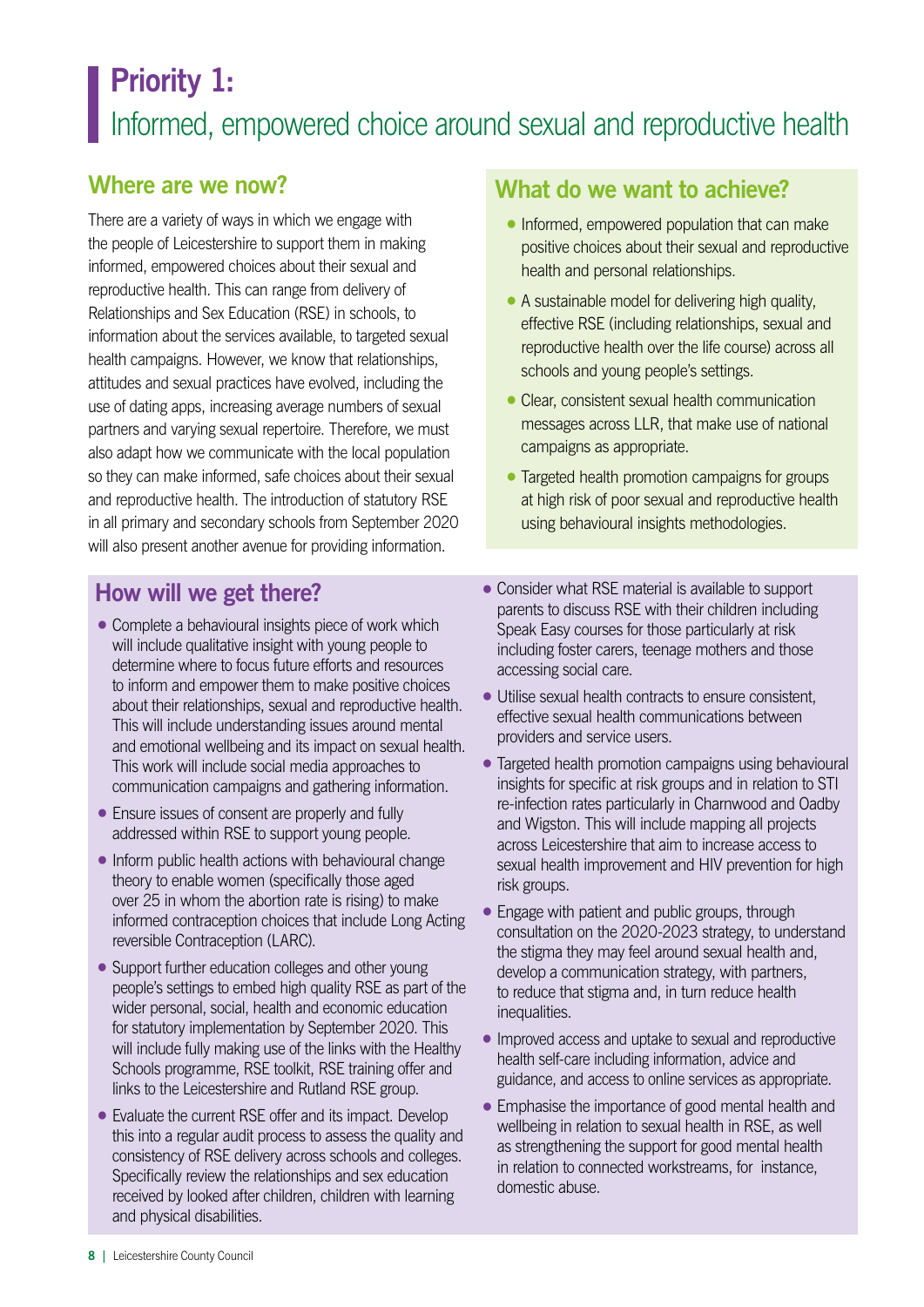### **Priority 2:**

### Flexible, accessible services for all based on proportionate universalism

#### **Where are we now?**

Across Leicestershire there is a comprehensive sexual and reproductive service offer that is delivered through general practice, the LLR Integrated Sexual Health Service, pharmacy, University Hospitals Leicester and the voluntary and community sector. Significant work has been completed to improve services and reduce fragmentation across the LLR system, however there is still work to be done. There are changing sexual and reproductive health needs across the population, including increasing rates of syphilis and drug resistant gonorrhoea, increasing risk taking behaviour such as ChemSex, evolving demands of patients and introduction of new technologies such as pre-exposure prophylaxis (PrEP) for HIV.

Within this context there are groups at specific high risk of poor sexual health (young people, men who have sex with men (MSM), specific Black and minority ethnic groups, vulnerable people (including Looked After Children, those physical and learning disabilities and those who had adverse childhood experience) and there are shortages in specialist sexual health staff and competencies across the system. The sexual health services and workforce must therefore consider how it provides an equitable, high quality service across Leicestershire, while remaining flexible and adaptable to meet these specific and changing population needs.

#### **What do we want to achieve?**

- High quality, clinically and cost-effective services for all that proportionately target specific high risk groups (proportionate universalism). For example, those who are homeless will need greater support and focused information to access sexual health services than those who are housed.
- Skilled, flexible sexual and reproductive health workforce that is able to recruit and retain high quality staff that can adapt to local need.

Sexual Health Strategy 2020 - 2023 **| 9**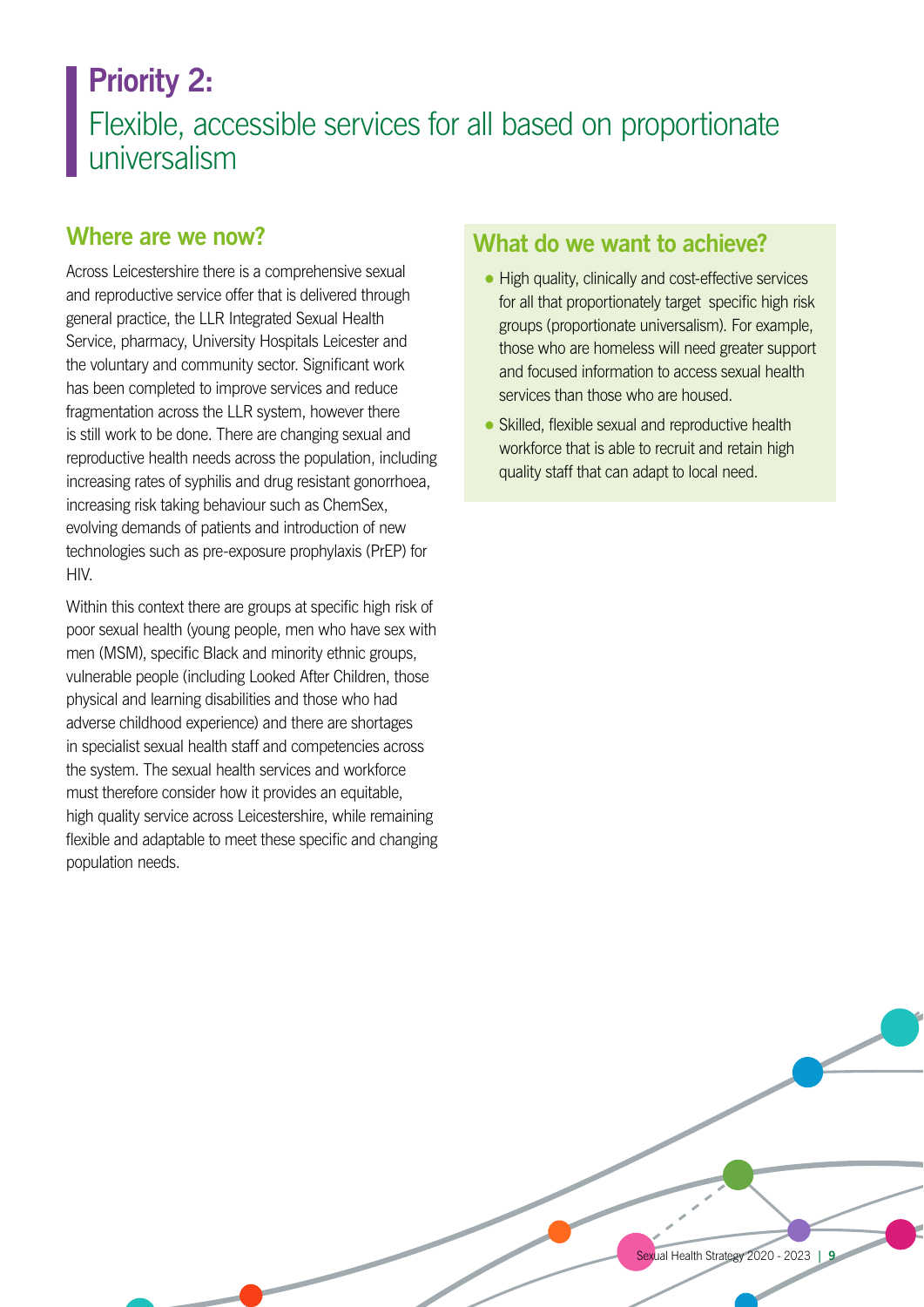- Review the new model of ISHS delivery (in particular the digital offer) in relation to access to STI testing and diagnoses, including HIV, and how these meet the specific needs of the whole population and at risk groups through case mix review.
- Implement Public Health England (PHE) syphilis action plan as appropriate for Leicestershire including increased frequency of STI testing for high risk MSM, improved partner notification, antenatal testing, targeted health promotion. Support PHE enhanced surveillance for gonorrhea resistance, targeted health promotion and communication to GP.
- Improve data quality of HIV testing coverage and uptake in ISHS, especially in MSM. Develop a process for case review of late HIV diagnoses to enable learning from missed diagnosis opportunities.
- Improve chlamydia detection rates by increasing the proportion of young people screened for chlamydia.
- Fnsure services meet the sexual health needs of young people, including looked after children, by reviewing the latest trends in their attitudes, beliefs and access to sexual health and reproductive health services. This will include exploring the apparent reductions in demand for emergency hormone contraception in under 25's, C-card in under 19's and standard contraceptive appointments in the sexual health service and whether these are true reductions in demand or whether theya re being made available in a way that works for service users.
- •Utilise contracts to ensure homelessness services and domestic abuse services support and signpost their clients to sexual health services and provide follow up support as appropriate. The C Card could also be deployed usefully for these service users.
- Further strengthen the links between sexual health and substance misuse services and health promotion as part of the substance misuse reprocurement and, for MSM, in relation to Chemsex services.
- Consider the use of digital online services for oral and emergency hormone contraception in primary care.
- Targeted interventions in the teenage pregnancy hotspots including Coalville, Copt Oak, Anstey, Rothley, Sileby, Wigston and South Wigston.
- Complete a health equity audit and review annual practice performance in order to inform and improve uptake of cervical cytology Review the model of cervical cytology following a national review, including self testing options for Human Papillomavirus (HPV).
- Consider longer term commissioning arrangements for Hepatitis A vaccination in MSM.
- Drive an increase in the uptake of LARC utilising the development of primary care networks to review of the model of delivery of LARC in primary care, exploring opportunities for greater inter-practice referrals and equity of access across the county.
- Review progress in delivering the recommendations of the training needs assessment specifically for the specialist workforce. When appropriate, consider a follow up assessment to measure impact and ensure the training and development pathway has been fully established across Leicestershire and Rutland.
- Work with Health Education East Midlands to consider the long term workforce implications to deliver sexual and reproductive health across the system. In particular the specialist medical sexual health workforce and primary care capacity to deliver LARC.
- Understand the level of existing knowledge and competence to deliver effective sexual health messages in order to develop a coordinated and consistent approach across primary and community based staff to support referral and signposting to more specialised services
- •Consider alternative settings to deliver services to encourage uptake among groups less comfortable with traditional clinical settings. Online services may be part of this.

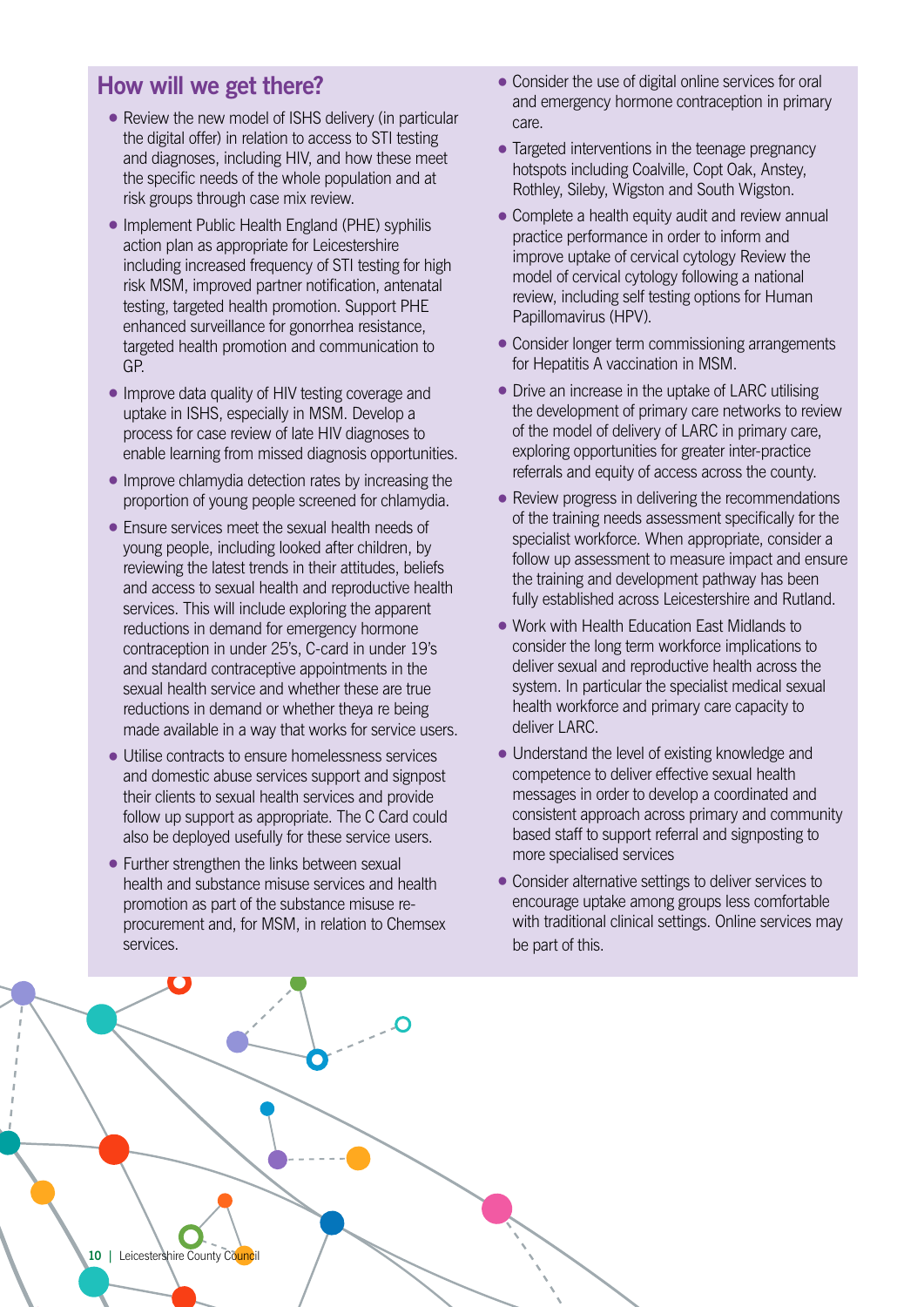## <span id="page-10-0"></span>**Priority 3:**  Fulfilling reproductive intentions.

#### **Where are we now?**

Choosing to have children and the timing and size of that family unit is down to each individual and/or couple. The Third National Survey of Sexual Attitudes and Lifestyles (NATSAL-3)[8](#page-14-0), carried out in Britain in 2010-12, found that 16.2% of all pregnancies in the year before the study interview were unplanned, with 21.2% in 16 to 19 year olds, but higher numbers in 20 to 34 year olds. Of the unplanned pregnancies 42% ended in an abortion, 32% miscarriage and 25% went on to a full term pregnancy which may become wanted or potentially link into social care. Poor sexual health can affect fertility or lead to problems such as pelvic inflammatory disease and risk of ectopic pregnancy. People are choosing to start families

later in life, with the latest evidence suggesting the average first time mother is now aged 29 years old. Increasing age of the mother is also associated with increased risk of infertility. Infertility can have a significant impact on the physical and mental health of the individual, couple and family. Both unplanned pregnancy and infertility can cause financial, housing and relationship pressures and impact on existing children. There are also considerations around fostering and adoption that need to link into children's social care services. In Leicestershire we would like to support individuals and couples to be in the best socially and financially secure position and in good physical and mental health when considering starting a family.

#### **What do we want to achieve?**

• Support Leicestershire residents to have the best opportunity to have children at a time and place in life that they choose.

- Deliver other elements of the sexual health strategy to reduce likelihood of unplanned pregnancy and STIs.
- Strength the abortion pathway by completing the PHE abortion pathway review to inform future commissioning model and action plans to reduce the increasing trend in abortions.
- Review the reproductive pathway, strengthening the delivery of LARC in maternity and abortion services, especially for those at high risk of repeat unplanned pregnancies to ensure that women have more control over when they chose to become pregnant in the future.
- •Embed MECC Plus into sexual health services to ensure women can access prevention services to support improvement in their overall health and wellbeing before conception (for example, stop smoking service, maternal obesity and supplement preparation.)
- Review the infertility pathway ensuring a prevention focus, linking back to actions in priority one.
- Emphasising that reproductive services are available to everyone.
- Supporting people's mental and emotional wellbeing particularly around issues of fertility and termination of pregnancy.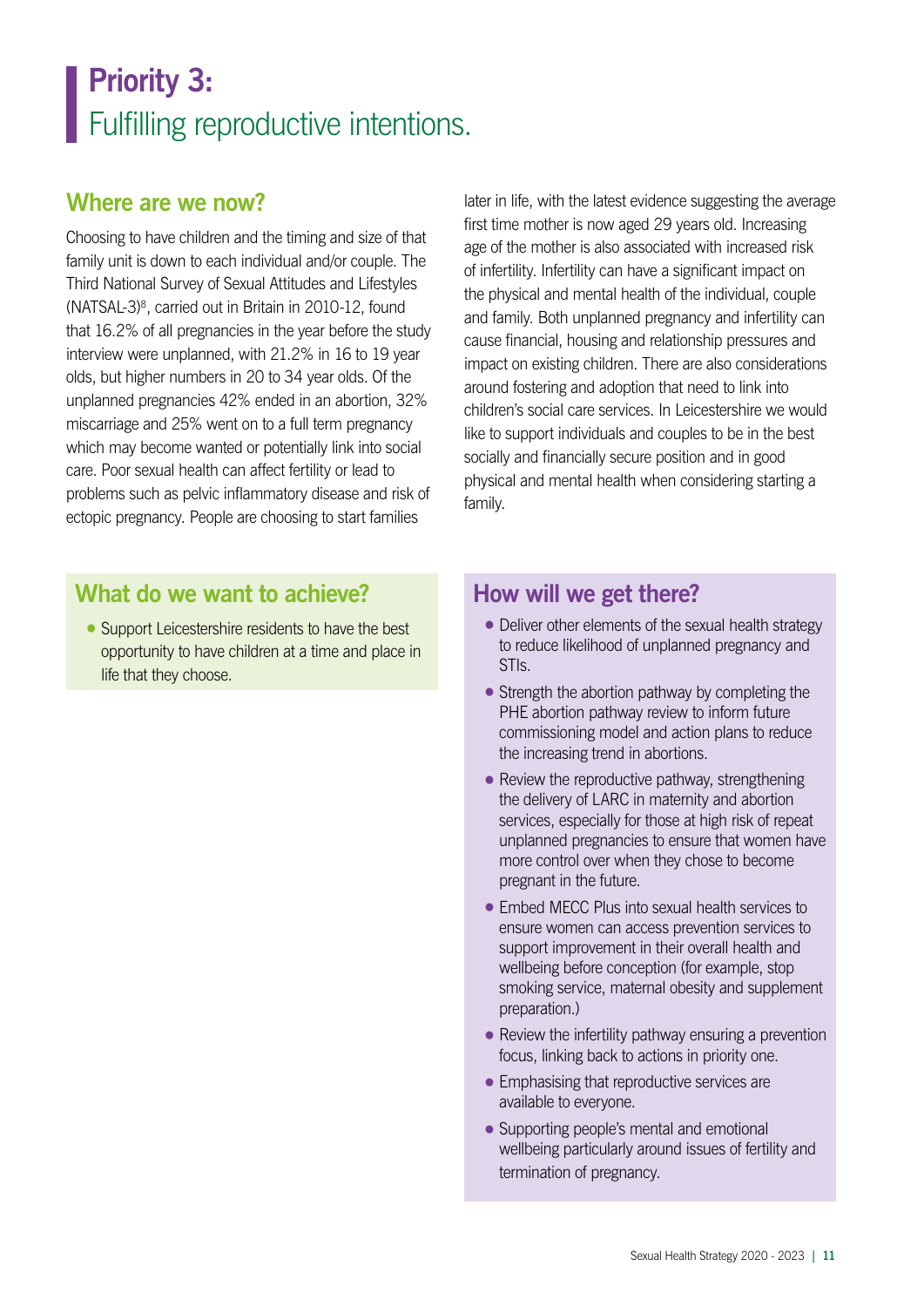### **Priority 4:**  Reduce the impact of health inequalities on sexual and reproductive health

#### **Where are we now?**

Poor sexual health is closely linked to health inequalities, which are avoidable and unfair differences in health status between groups of people or communities. They are the result of a wide range of determinants, from genetics to income, to ethnicity, to where you live and other social factors, including behavioural risks such as smoking, which all impact on peoples' health and can drive poor health

To bring about real change and reduce the inequalities that can often lead to poor sexual health outcomes we need to reduce the impact of local structural influences such as economics, education and employment. This includes working with partners internally on Leicestershire

#### **How will we get there?**

- Complete PHE's Teenage Pregnancy Self Assessment toolkit to identify gaps and actions needed to improve the outcomes of young parents.
- Repeat the Equality & Human Rights Impact Assessment (EHRIA) as part of the 2020-2023 strategy development and one year after the commencement of the ISHS contract to assess whether reductions in barriers to access STI and HIV testing have been achieved and what further action is needed.
- •Utilise the contractual arrangements with the homelessness service and the domestic violence service to refer people into sexual health services as appropriate and provide support to access treatment.
- Link with partners across departments and organisations to improve signposting and support to sexual health services, thereby improving access.
- •Review Leicestershire County Council's Strategic Plan 2018-22 and implementation plan to develop key objectives within the appropriate workstreams that will tackle other specific wider determinants that affect sexual health. This includes high risk groups (teenage parents, safeguarding, looked after children, social care, youth offending, learning and physical disabilities.

County Council's Strategic Plan 2018-22 which aims to work together for the benefit of everyone, building a strong local economy to promote opportunities to enable communities to thrive and support people to take control of their health and wellbeing.

#### **What do we want to achieve?**

- Reduce the causes and impact of health inequalities and the wider determinants in society on sexual and reproductive health.
- Clear links between the Leicestershire Sexual Health Strategy and Leicestershire County Council's Strategic Plan 2018-22.
- Consider sexual and reproductive health implications for Leicestershire County Council's workforce Health and Wellbeing strategy and action plan.
- Work with CCGs and primary care networks to be aware of the inequalities in sexual health that can impact on people's health and together develop action plans that can reduce these
- Link into place based strategies and approaches to reduce health inequalities including links to integrated neighbourhood teams and primary care network development.
- Consider how health and care services may need to meet the future demands of an aging HIV population. For example, linking into work on multimorbidity and integrated neighbourhood teams.
- Prioritise the reduction of STIs in at risk groups such as: young people aged between 15-24, men who have sex with men (MSM), specific Black and minority ethnic groups, vulnerable people (including Looked After Children (LAC), those with physical and learning disabilities and those who had adverse childhood experiences).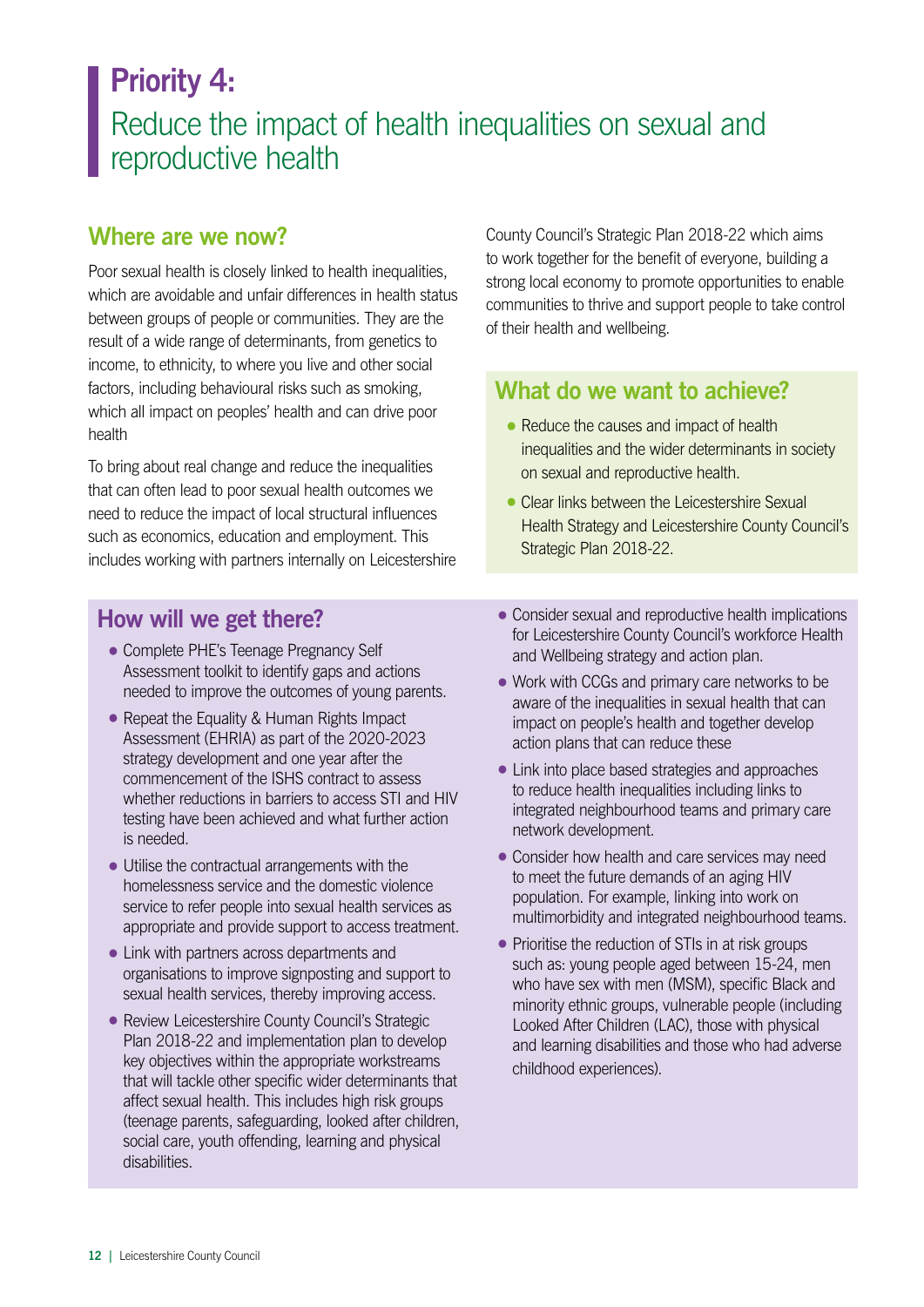### **Priority 5:**

### Working with partners to maintain a strategic approach to sexual health improvement.

#### **Where are we now?**

As a result of the 2012 Health and Social Care Act, sexual health commissioning became fragmented across local authority, clinical commissioning groups and NHS England. Significant progress has been made in the previous 2016-2019 Sexual Health Strategy to 'pull the system together', including a range of procurements and contractual agreements to ensure the highest quality, evidence based services are built around the individual and not organisational structures (including a section 75 agreement for Intrauterine System (IUS) for menorrhagia,

#### **What do we want to achieve?**

- Good joint working with other sexual health commissioners including joint procurements and co-commissioning of services across organisational boundaries where possible.
- Seamless sexual health patient pathways built around the patient.

commissioning of cervical cytology from the sexual health service, recommissioning of the ISHS and community based services delivery in primary care.) However, there are still efficiencies to be made in some pathways (abortion, psychosexual and HIV) and new services such as PrEP and Hepatitis A vaccination for MSM that are likely to need commissioning across the system. National guidance from the NHS Long Term Plan has also suggested the need for further joint or co-commissioning with the NHS in the future.

- An agreed Leicestershire strategic approach to commissioning and delivery of sexual health services over the next 3 years, working with NHS, voluntary and community partners.
- Review biannual LLR sexual health commissioner's terms of reference to ensure they are fit for purpose and meet the needs of all commissioning partners across LLR. This should include consideration of co-commissioning models of sexual health, use of partners data and the role of workforce leads, such as Health Education East Midlands.
- Explore joint and co-commissioning opportunities for Sexual and Reproductive Health services across LLR including abortion, PrEP, HIV.
- •Join up and coordinate sexual health communications and information sharing with partners across LLR, including NHS and VSCE colleagues. Consider what leadership approach is needed to drive this agenda.
- Jointly review the national sexual health strategy and PHE Sexual and Reproductive action plan due to be published imminently and develop LLR plan/ commissioning intentions in collaboration with partners.
- Consider developing further indicators for future sexual health strategy dashboards that inform strategic commissioning decisions and ensure a focus on outcome improvements.
- Work with NHS England to review PrEP trial progress/ findings to inform future commissioning approaches.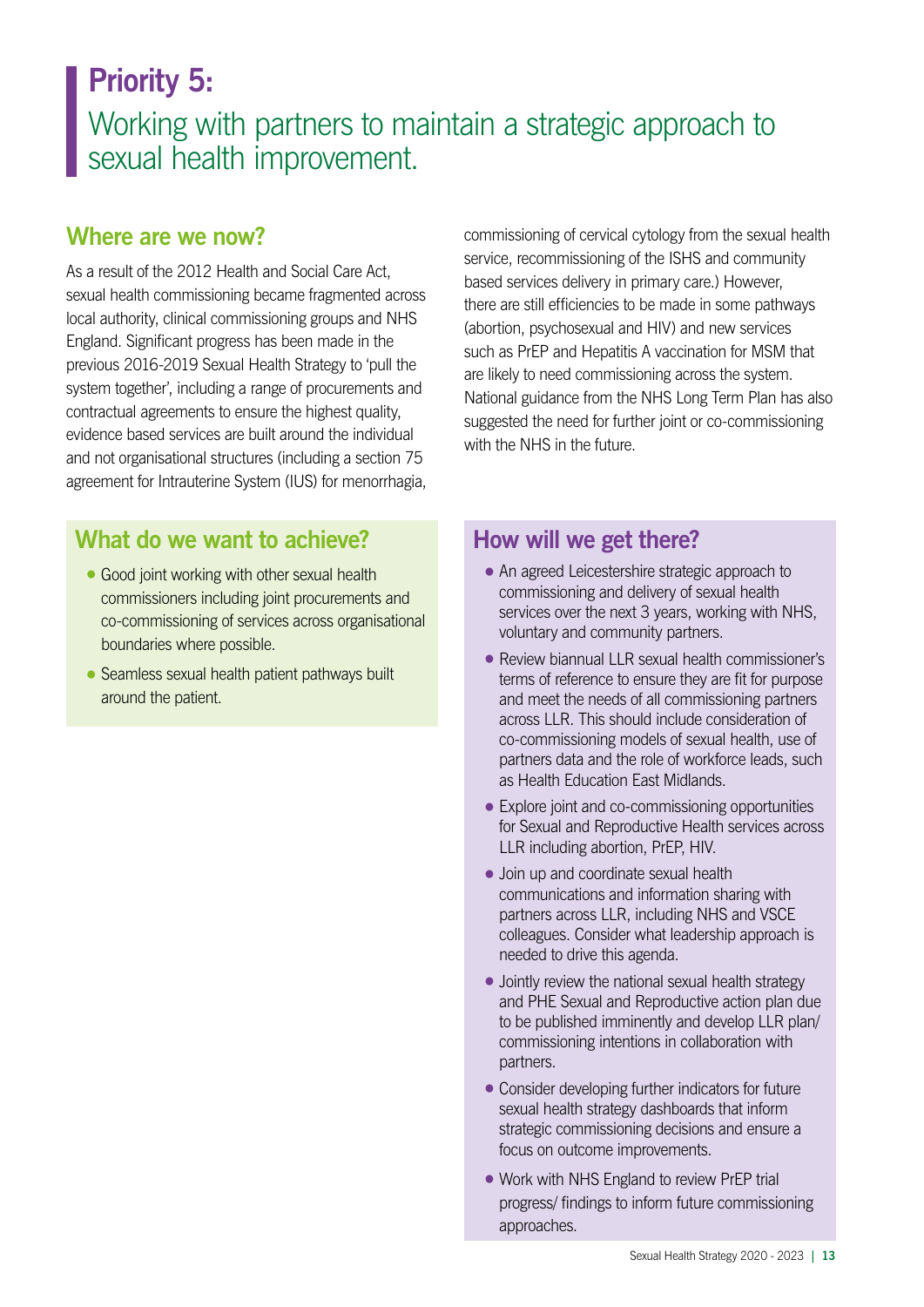## **Key activities to deliver this approach**

To ensure the strategic approach is delivered we will;

- **•Work with partners** across the LLR sexual health system. This includes revising the LLR Sexual Health Commissioners meeting to ensure all commissioning intentions are aligned and task and finish groups to progress key elements of the strategic approach.
- **Keep partners informed** of progress. We will develop a detailed action plan which will be regularly reviewed

and updated to track progress. Progress updates will be provided to the sexual health clinical network, commissioners meetings and directorate management teams.

**•Monitor performance** through implementation of the action plan and development of a sexual health dashboard. These will be easily accessible for all partners to view.

## **How will we know we have made a difference?**

The key indicators to assess whether this strategy has made a difference are presented in the Public Health England Sexual and Reproductive Health Profiles. (Available online at http://fingertips.phe.org.uk/profile/ sexualhealth). These include rates of specific STIs, HIV and unplanned pregnancies. This is supplemented with local sexual health tableau dashboards and further indicators will be developed as part of the detailed action plan. All data will be split by local authority area and compared to local comparator local authorities. Information will be collated and triangulated with local sexual health provider performance to produce an annual progress update against the action plan and how this has translated to improved sexual health outcomes across Leicestershire. This report is then presented annually to the Public Health Departmental Management Team and

quarterly to the Sexual Health Strategy Implementation Group.

Scrutiny performance reports and the developing health and wellbeing place based dashboard also offer an opportunity to evaluate effectiveness at a local level.

Our ambition is to see a reduction in health inequalities in sexual health through an improvement in access to services especially for those experiencing homelessness, substance misuse or domestic violence; improved access to contraceptive and sexual health services for all, including in primary care; an increase in the uptake of LARC, especially among women over 25 and, fewer late diagnoses of HIV due to greater awareness among the public and health professionals of testing and access to PrEP.

## **Impact of Covid-19**

There is no doubt that Covid-19 will have an effect on wider health issues for people, including their sexual health. This may be as a result of the changed access to services during the crisis – mostly delivered via video and telephone link with online provision of contraception and some STI treatment – or through an increase in health inequalities – socioeconomic or in relation to ethnicity that could impact for the longer term.

In the short term, there may be, for example, an increased incidence of unwanted pregnancy and subsequent rise in abortion rates or it is possible the opposite will happen as people face economic uncertainty and postpone plans for a family. We will closely monitor uptake in services and develop an action plan that will focus on people's needs

as we move into a recovery phase of the virus. This will include supporting the emotional and mental wellbeing issues that are important in maintaining good sexual health and will be especially relevant for people post Covid-19.

The Strategy will look to understand and address the changes in people's circumstances and to promote whichever new methods of service delivery have worked well during the Coronavirus crisis. We will provide clear communications about services, so that residents are informed and able to make decisions about their sexual health. We will continue to monitor uptake of services and engage with service users and providers to ensure needs are being met.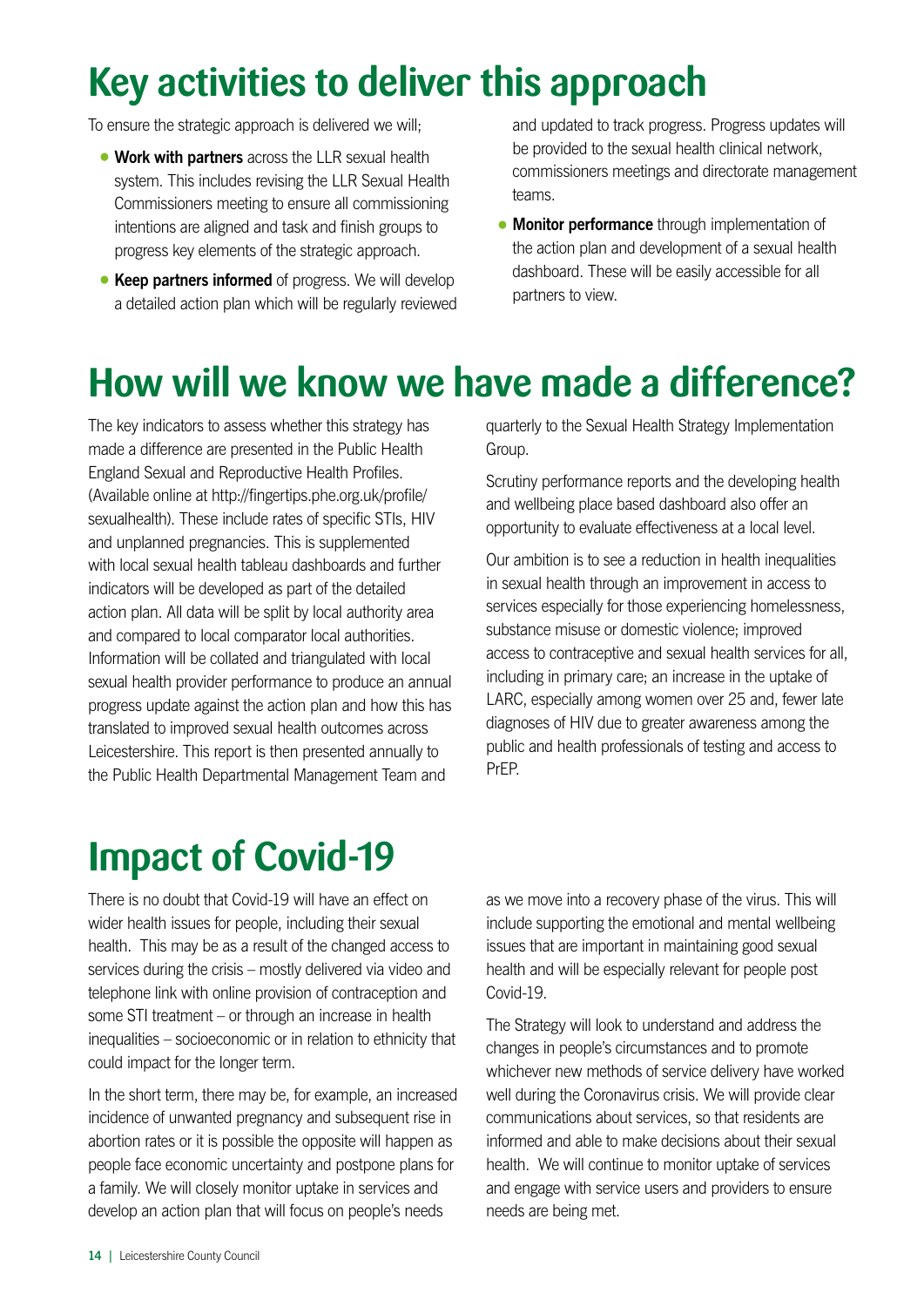<span id="page-14-0"></span>

## **References**

- [1](#page-2-0) WHO. Defining sexual health. Report of a technical consultation on sexual health, 28-31 January 2002. (2002).
- [2](#page-2-0) Department of Health. A Framework for Sexual Health Improvement in England. 1–56 (2013).
- [3](#page-2-0) Public Health England. Making It Work A guide to whole system commissioning for sexual health, reproductive health and HIV. (2014).
- [4](#page-2-0) Teenage Pregnancy: the evidence http://teenagepregnancyassociates.co.uk/tpa-evidence.pdf (2011)
- [5](#page-3-0) Public Health England (2018). Health matters: reproductive health and pregnancy planning. Available at: https://www.gov.uk/government/publications/health-matters-reproductive-health-and-pregnancy-planning/health-matters-reproductive-health-and-pregnancy-planning.
- [6](#page-3-0) Public Health England (2019). Health Economics: evidence review. Available at: https://www.gov.uk/government/publications/health-economics-evidence-resource
- [7](#page-4-0) Public Health England. Sexual and Reproductive Health Profiles (2018). At https://fingertips.phe.org.uk/profile/SEXUALHEALTH
- [8](#page-10-0) Wellings K et al (2013) The prevalence of unplanned pregnancy and associated factors in Britain: findings from the third National Survey of Sexual Attitudes and Lifestyles (Natsal-3) **Lancet; 382: 1807–16**